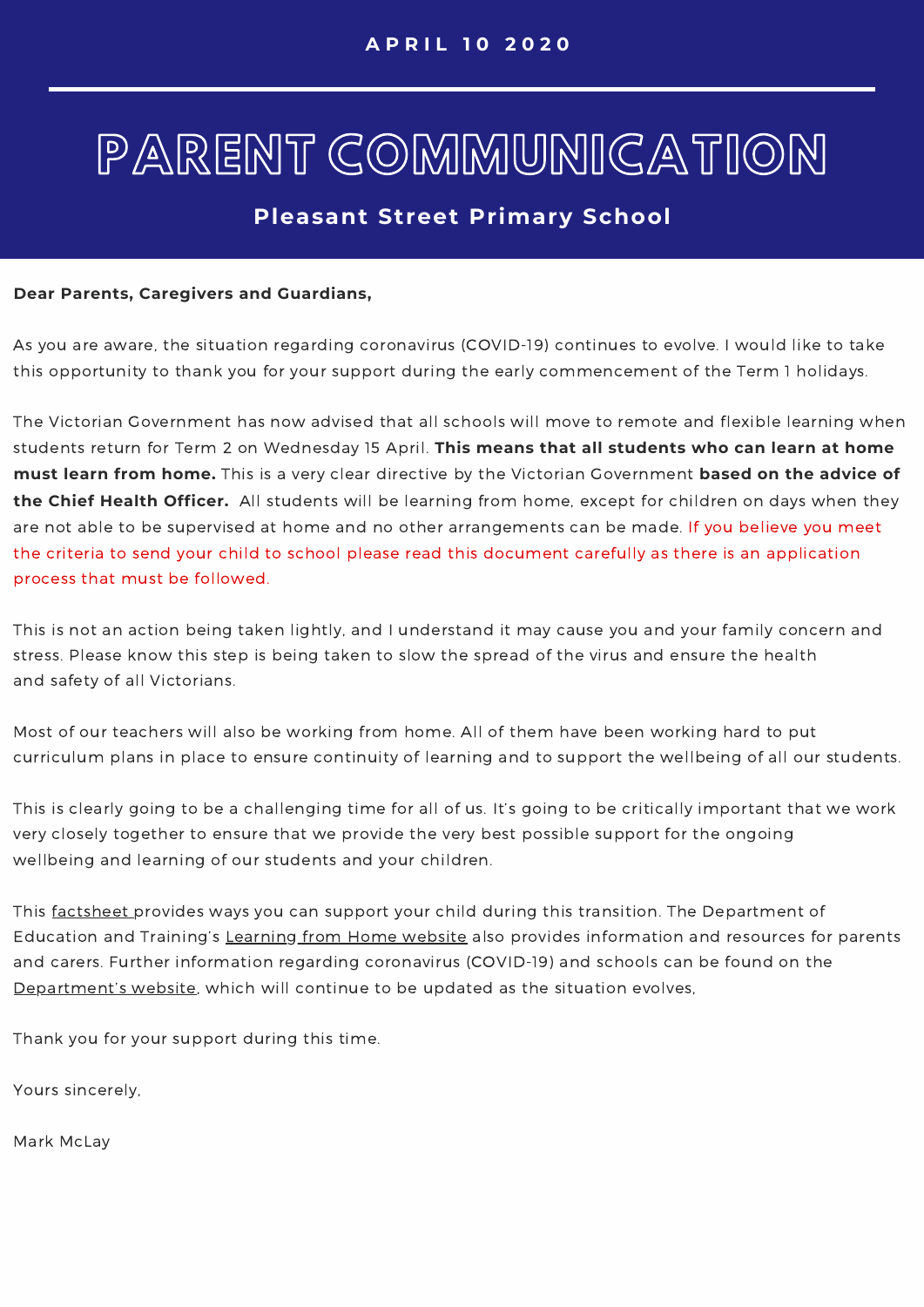# **Pleasant Street Primary School**

#### **Frequently Asked Questions**

## **Is the school open if I need to send my child?**

If your child **can** learn from home, they **must** learn from home.

The DET guidance states that **all students will be learning from home**, except for children on days when they are not able to be supervised at home and no other arrangements can be made. This will only be available for children of parents who cannot work from home and vulnerable children.

At school we will be providing supervision for students to complete their remote learning.

## *If students can learn from home, they must learn from home.*

If your child must attend school for supervision, you must fill out and return the Attendance Form by Thursday 3pm one week before supervision is required (or 3pm Good Friday this week). A separate Compass with this form will be sent shortly.

## **What will remote learning look like at Pleasant Street?**

We have developed a whole school Remote Learning Plan (formerly Home Learning). At Pleasant Street, we will be using Google Classrooms as our hub for all remote learning. We have set up a Google Classroom for each learning area - Foundation, Year 1/2s, Year 3/4s, Year 5/6s and all students have been provided with their Google log ins. All work will be allocated through the Remote Learning Google Classrooms so it is the only place you have to go. Remote Learning begins Wednesday 15th April.

## **How will the work be communicated?**

The work will all be sent out via Google Classrooms. Monday to Thursday there will be lessons for Reading, Writing, Numeracy and an Inquiry lesson. Each day a different Specialist lesson will be available. On Fridays, students will have the opportunity to participate in a Performing Arts and/or STEM Challenge and consolidate or extend any lessons for the week.

#### **When will the work come out?**

All lessons will be scheduled to be available at 9.00 am each day, starting Wednesday 15th April. This means you only have to log in once a day if you wish.

## **What will the work look like?**

Most lessons will be a simple instruction, delivered via a pre-recorded video. You will be able to replay the video as many times as needed. There will also be written instructions for adults or older students to read. Student work may be completed using the iPad or offline using paper, drawing and writing tools or materials from around the house. It is up to individual families to decide.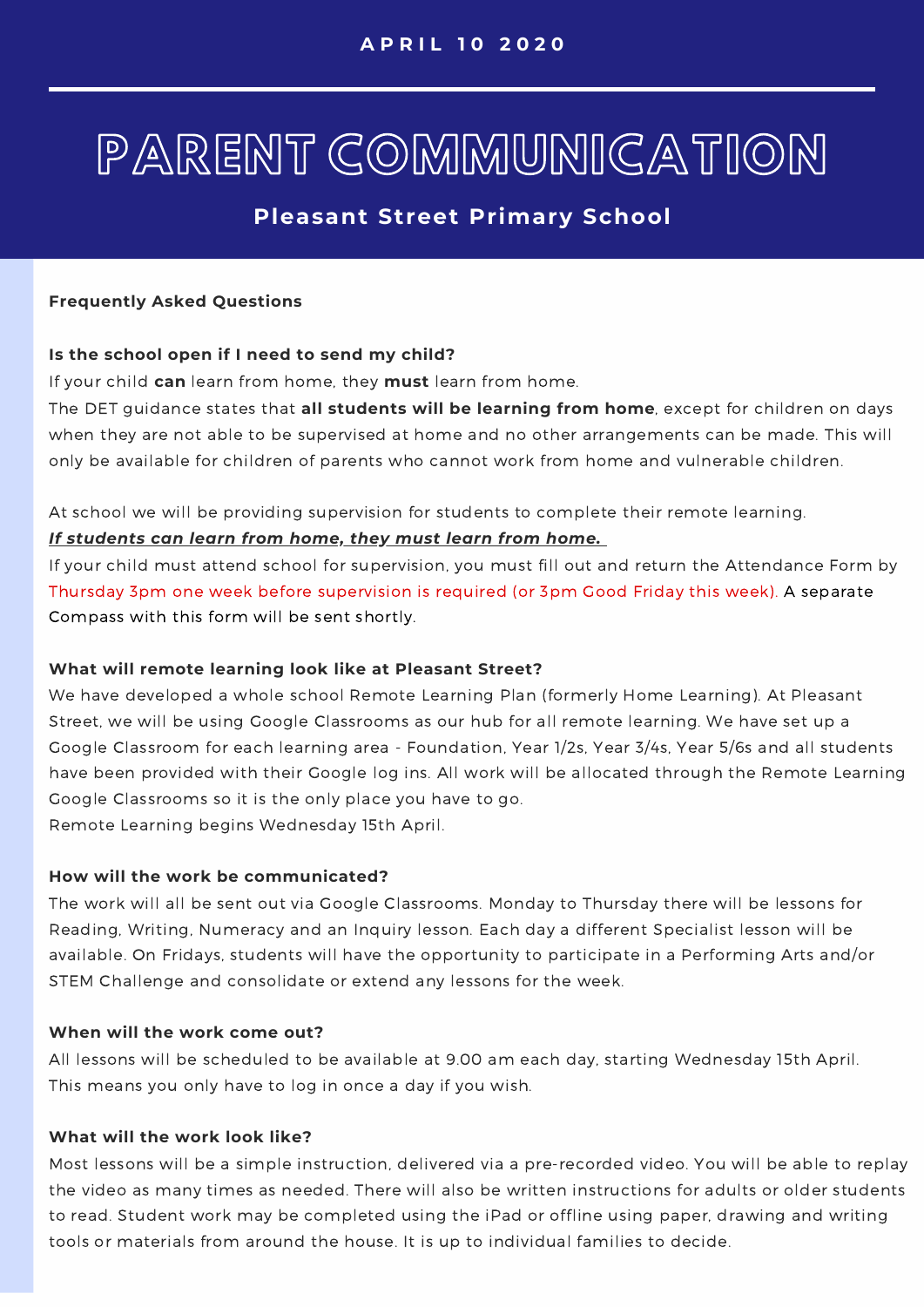# **Pleasant Street Primary School**

## **How do students submit work?**

Students submit all work through Google Classrooms. We have created a website with video tutorials to show you how to submit your work at http://pspshomelearning.weebly.com/

# **Do students have to complete all of the work set?**

There is no expectation that all of the work set has to be completed and uploaded. Students only have to complete as many tasks as they can, depending on their circumstances. There are no due dates and work can be uploaded at any time. We would like to emphasize that families just do the best that they can in this extraordinary time.

## **How can students communicate with teachers?**

If students have a question about their work, they can message their teacher through Google classrooms. Teachers will also be online throughout the day to answer questions in 'real-time' in the Stream. These times will be available on a timetable in the Remote Learning classrooms.

## **How can parents communicate with teachers?**

We encourage all parents who have questions for their child's teacher to do so via their Compass email. We would like to ensure that Google Classrooms is essentially just for the learning tasks and any more detailed questions should be emailed directly to staff.

## **How long will students' work take?**

We invite students to do some reading, writing and maths each day, as best you can. The work set is in line with DET guidelines.

# **What about specialists?**

The specialist teachers have been working hard to be able to deliver some engaging activities to do at home. There is more detailed information about this below.

# **Will students get feedback on their work?**

Yes, students will get written feedback from a teacher.

# **Will the feedback be straight away?**

Feedback will be given in a timely manner, but delays may occur due to some staff working part time and staff that are required on site.

# **Will there be live video conferencing?**

At the moment we are not using any live video conferencing.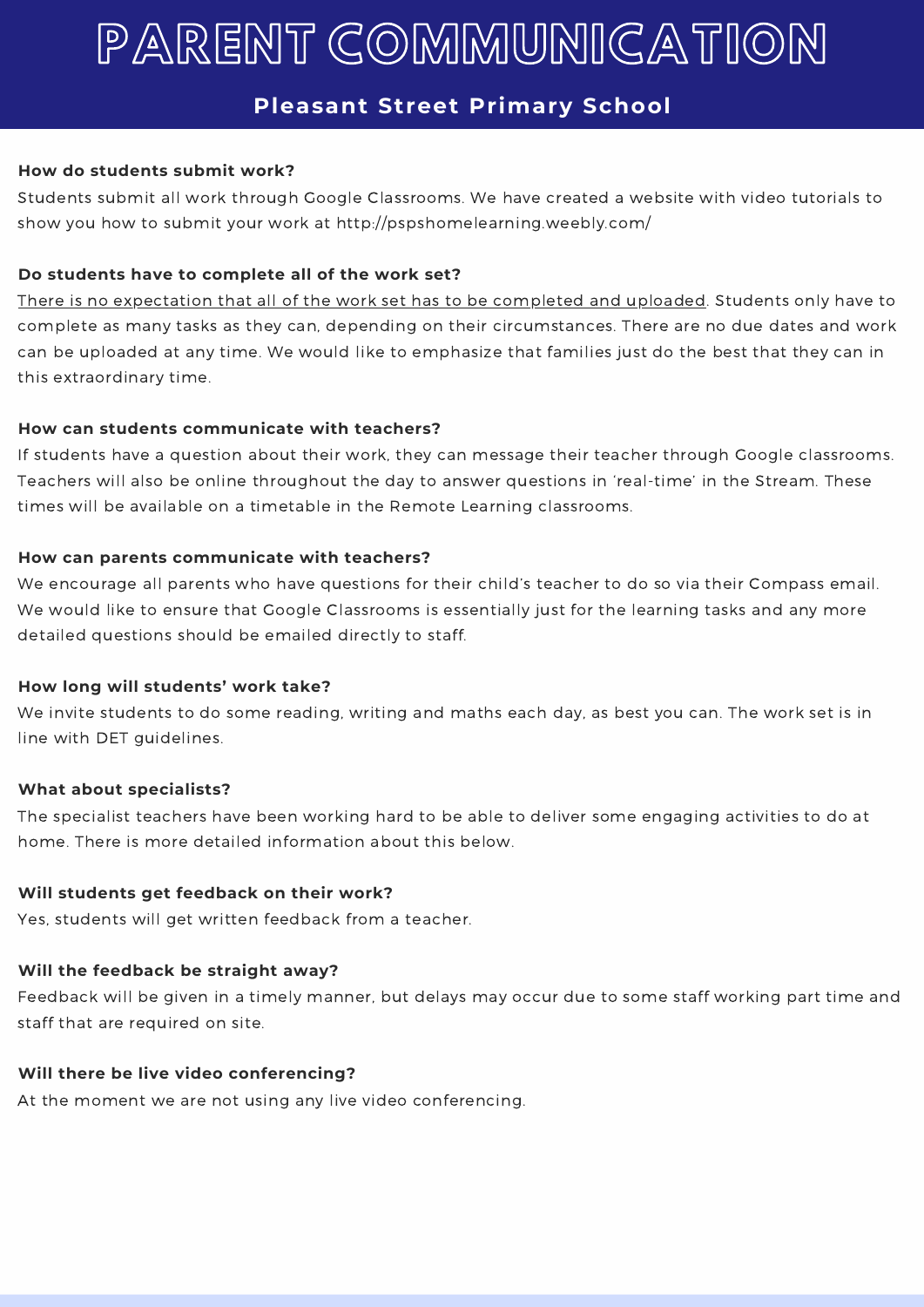# **Pleasant Street Primary School**

# **I have a child in Year 1 and Year 2 - will the work be the same for them?**

Yes, the work set for the students in Years 1 and 2 (and 3/4 and 5/6) will be the same. This aligns with the Victorian Curriculum structure. However, we are trying to make the work deliberately open-ended so that students will be able to access it at their own levels. Our teachers know our students well and will set work that is at the right level for them. Students are welcome to add as much detail as they like.

For example; a reading lesson may be a pre-recorded video of a teacher reading a book and looking for *punctuation in the book. Students will then be asked to look through their own book and find the* punctuation. We would expect Year 2 students to be able to find and tally all of the punctuation in the *book, where Year 1 students might just find full stops and capital letters.*

## **Can I call the school?**

Yes, between 8.30am and 1.00pm the office will be attended and taking calls. The best way to contact individual staff is via their Compass email. Any questions about Remote Learning should be directed to classroom teachers or Helen Romeril or Sacha Giurietto through Compass Email.

## **My Prep child does not yet have an iPad. Should I purchase one?**

Google Classrooms can be accessed from any internet-enabled device. Prep students at Pleasant Street Primary School are normally asked to bring their own iPad from Term 3. If circumstances allow and you would like to purchase one earlier to support Remote Learning, please contact the school. If you are having difficulties accessing a device for your child, please contact Mark McLay before Thursday 16th April.

# **I do not have internet access for Remote Learning.**

If you are having difficulties accessing the internet for your child, please contact Mark McLay before Thursday 16th April.

# **What does this mean for mid-year reports?**

At this stage, we have no information from DET regarding mid-year reports.